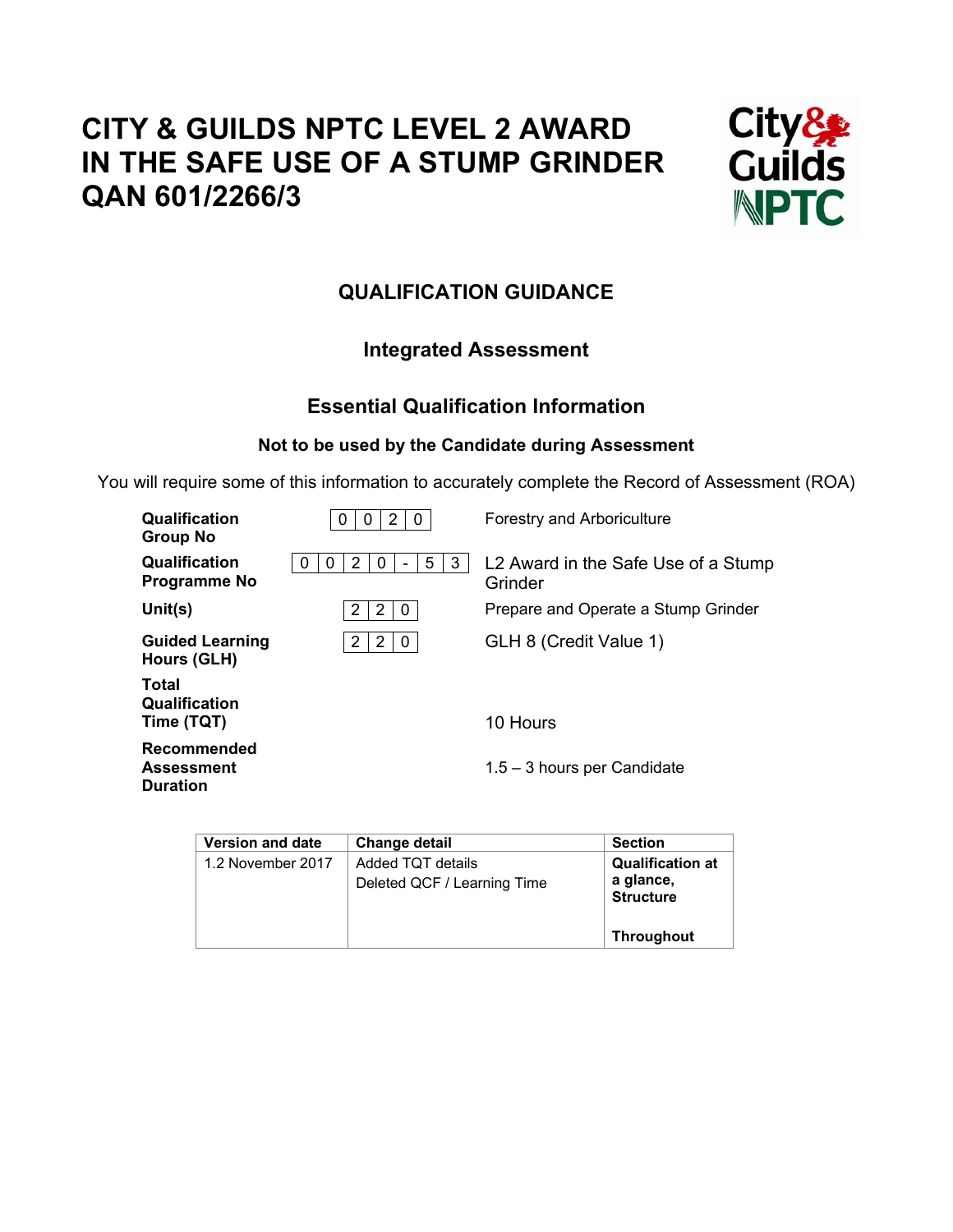# **City and Guilds Level 2 Award in the Safe Use of a Stump Grinder Qualification Guidance**

### **Introduction**

The scheme will be administered by City & Guilds

#### City & Guilds will:

 Publish - Scheme regulations - Qualification guidance - Training materials - Trainers support materials Approve centres to co-ordinate and administer the scheme Set standards for the training of Verifiers and Assessors Recruit, train and deploy Verifiers Issue certificates to successful Candidates

#### **The Qualification**

The qualification will be awarded to Candidates who achieve the required level of competence in the units to which their certificate relates.

#### **Instruction**

Attendance at a course of instruction is not a pre-requisite for an application for an assessment but potential Candidates are strongly advised to ensure that they are up to the standards that will be expected of them when they are assessed.

#### **Total Qualification Time**

Total Qualification Time (TQT) is the total amount of time, in hours, expected to be spent by a Learner to achieve a qualification. It includes both guided learning hours (which are listed separately) and hours spent in preparation, study and assessment.

#### **Access to Assessment**

Assessment centres will be responsible for arranging assessment on behalf of the Candidate.

The minimum age limit for Candidates taking Certificates of Competence is 16 years. There is no upper age limit.

The assessment consists of **one** compulsory unit:

| <b>Unit 220</b> | Prepare and Operate a Stump Grinder<br>(Mandatory)                       |                      |
|-----------------|--------------------------------------------------------------------------|----------------------|
|                 | Outcomes                                                                 |                      |
|                 | Know the health and safety requirements for operating a stump grinder    | (criteria 1.1 – 1.5) |
|                 | Be able to carry out a risk assessment on a site (criteria $2.1 - 2.4$ ) |                      |
|                 | Be able to prepare the equipment and site for stump grinder operations   | (criteria 3.1 – 3.4) |
|                 |                                                                          |                      |

- 4. Be able to operate a stump grinder **(criteria 4.1)**
- **5.** Carry out maintenance on a stump grinder **(criteria 5.1 5.4)**

Candidates must successfully achieve **all** assessment activities in the above unit.

#### **There are no endorsements for this Award.**

#### **Quality Assurance**

Verification is a process of monitoring assessment; it is an essential check to confirm that the assessment procedures are being carried out in the way City & Guilds has laid down. The overall aim of verification is to establish a system of quality assurance that is acceptable in terms of both credibility and cost effectiveness.

Approved Assessors will be subject to a regular visit by the verifier at a time when assessments are being undertaken.

A selection of assessment reports completed by the Assessor will be evaluated by a City & Guilds approved verifier.

Compliance with the verification requirements is a pre-requisite for Assessors remaining on the list of approved Assessors.

After assessment has been completed the Qualification Guidance is to be forwarded to the centre and retained by the centre until after the annual centre visit has taken place by a Quality Systems Consultant (QSC).

As part of the quality assurance process, a minimum of **two** observations are required to be undertaken for each qualification that is assessed by a Trainer/Assessor. These will be carried out by an internal Verifier appointed by the Centre. One observation will be conducted in the presence of the Quality Systems Consultant. In respect of risk management, there is an expectation that additional observations up to a maximum of **four** will be carried out for the inexperienced or newly qualified Trainer/Assessor or Assessors.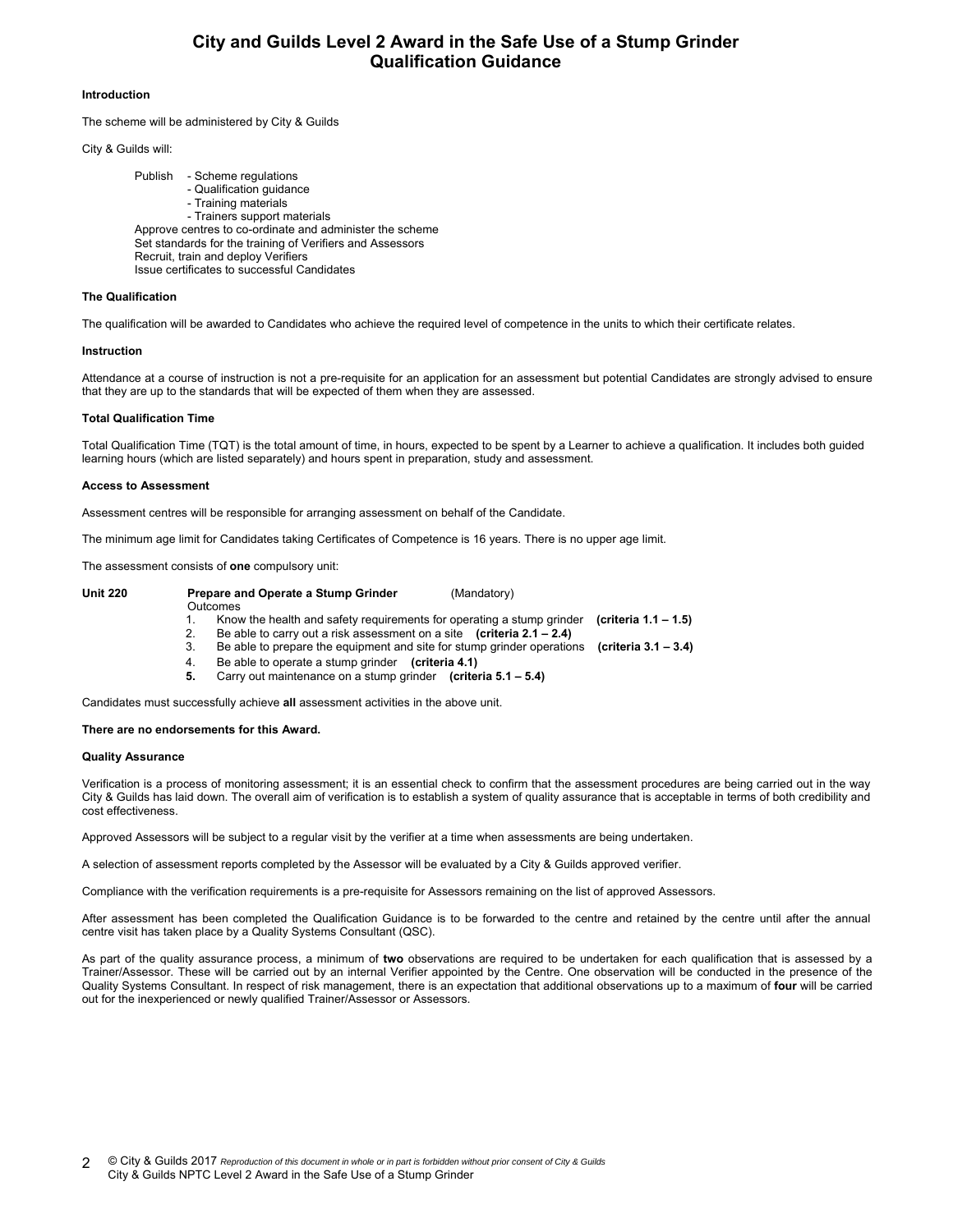#### **Performance Evaluation**

The result of each assessment activity is evaluated against the following criteria:

- **M** = Met Meets or exceeds the assessment criteria by displaying a level of practical performance and/or underpinning knowledge. If the Criterion has been MET, a tick  $\boxtimes$  is to be put in the box provided in the bottom right-hand column of each section.
- **NM** = Not Met Does not satisfy the requirements of the assessment criteria, being unable to perform the practical task satisfactorily or safely or being deficient in underpinning knowledge. If the Criterion is NOT MET, a cross  $\boxtimes$  is to be put in the box provided in the bottom right-hand column of each section.

### **Appeals and Equal Opportunities**

Centres must have their own auditable, appeals procedures. If a Candidate is not satisfied with the examination conditions or a Candidate feels the opportunity for examination is being denied, the Centre Manager should, in the first instance, address the problem. If, however the problem cannot be resolved, City & Guilds will arbitrate and an external verifier may be approached to offer independent advice. All appeals must be clearly documented by the Centre Manager and made available to the external verifier or City & Guilds if advice is required.

Should occasions arise when centres are not satisfied with any aspect of the external verification process, they should contact Verification Services at City & Guilds.

Access to the qualification is open to all, irrespective of gender, race, creed, age or special needs. The Centre Manager should ensure that no learner is subjected to unfair discrimination on any grounds in relation to access to assessment and to the fairness of the assessment. QCA requires City & Guilds to monitor centres to check whether equal opportunities policies are being adhered to.

### **Additional Information**

May be sought from the relevant manufacturer's operator manuals or any other appropriate training or safety publication.

Questions should be related to the background or employment aspirations of the candidate and, where possible, product labels used should be representative of products typically used in that sector or industry.

Candidates who undertake this assessment and have met the requirements are reminded of their legal obligation to receive/undertake appropriate additional training in the use of any equipment that differs from that used during the assessment, but which they are nevertheless qualified to use.

### **Assessment Guidance for the Trainer/Assessor**

This qualification can be assessed by a Trainer who has trained the Candidate (a Trainer/Assessor) or by a third party (an Assessor) not directly involved with training of the Candidate providing they are suitably qualified and meet the requirements of the awarding body. Please see City & Guilds Centre Manual for guidance.

It is envisaged that assessment will be carried out after all of the training has been completed. However assessment may take place at intervals after each 'period' of training and may be effectively integrated into the training programme. The Candidate must be informed when assessment is taking place in terms of when formal assessment commences and when its ceases. **It is not permissible to assess whilst training is being carried out. Assessment must be a separate activity.** 

Trainer/Assessors are reminded that assessment is a formal process. Assessment must be carried out using the Qualification Guidance. All relevant assessment criteria must be assessed against the criteria as specified in the Qualification Guidance. Assessment will be carried out by direct observation and by oral questioning of the Candidate. **Where a specific number of responses are required these may include other suitable answers not specified if they are deemed to be correct by the Assessor**. The performance of the Candidate is to be recorded on the Qualification Guidance as directed by completing the tick boxes. Space has been provided on the Qualification Guidance for the person assessing to record relevant information which can be utilised to provide feedback to the Candidate. Trainer/Assessors are reminded that feedback from the Candidate is required on the Record of Assessment that is sent to City & Guilds as part of the quality assurance process. After assessment has been completed the assessment schedule is to be forwarded to the centre and retained by the centre until after the annual centre visit has taken place by a Quality Systems Consultant  $(OSC)$ 

# **The Candidate may only have a maximum of 3 attempts. Re-assessment cannot take place until further training has been provided.**

# **Assessment Guidance for Candidate**

A list of registered assessment centres is available from City & Guilds Land Based Services. (www.nptc.org.uk)

Assessment is a process by which it is confirmed that the candidate is competent in the unit(s) within the award to which the assessment relates. It is the process of collecting evidence about his/her capabilities and judging whether that evidence is sufficient to attribute competence.

The Candidate must be registered through the City & Guilds approved assessment centre for this qualification prior to the assessment.

The results of the assessment will be recorded on the Record of Assessment form (ROA).

The qualification guidance contains criteria relating to:

- Observation of practical performance
- Assessment of underpinning knowledge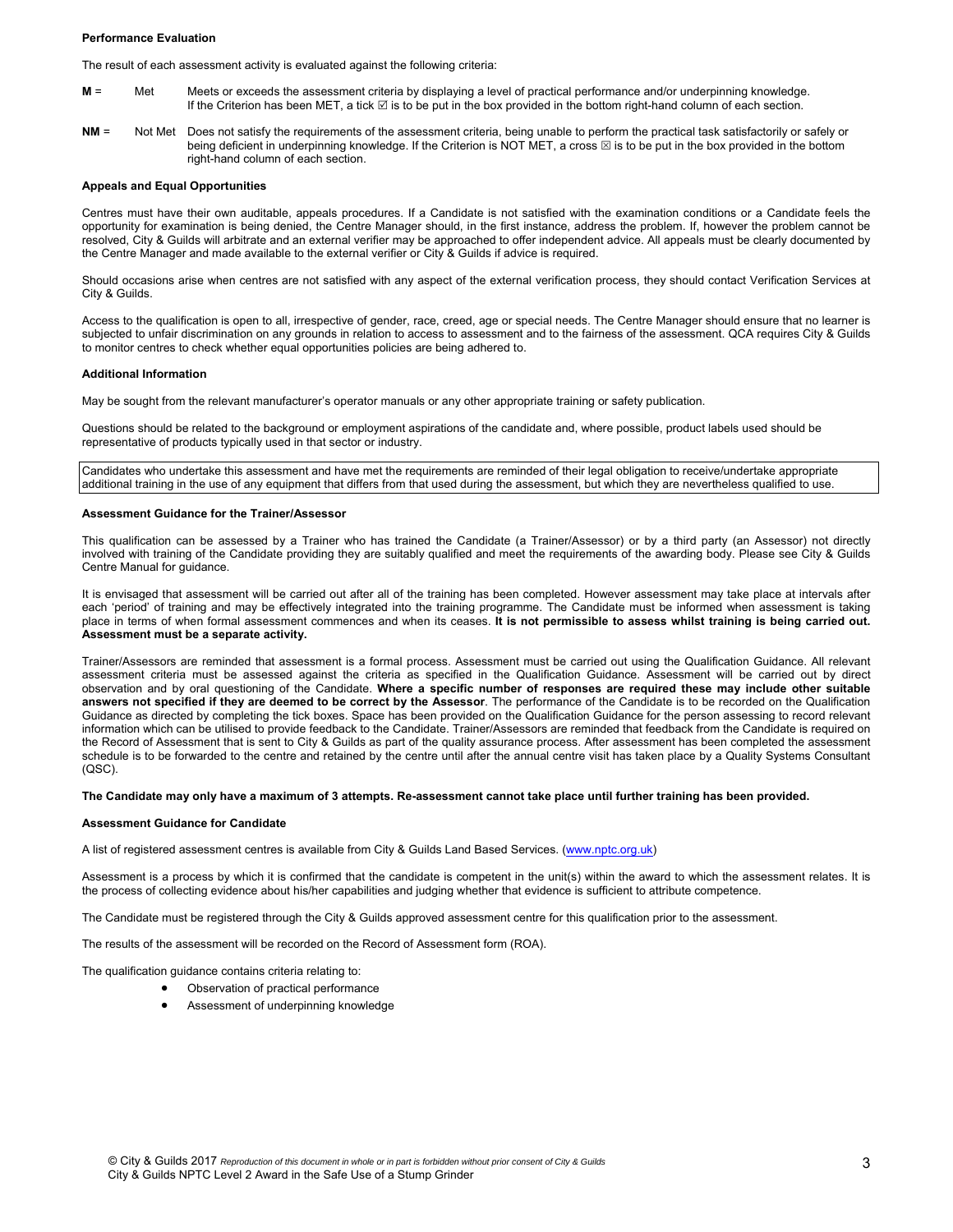Stump suitable for grinding (minimum 380mm diameter)

#### **Chainsaw Safe Practice**

**At all times during the assessment, equipment must be used in accordance with industry good practice, whatever the task being carried out.** 

- 
- 1. Assessors must hold a current 'First Aid at Work' Certificate.<br>2. All chainsaws used in assessments must comply with rel 2. All chainsaws used in assessments must comply with relevant Arboriculture and Forestry Advisory Group (AFAG) guidance and HSE Chainsaws at Work INDG317(rev1), in terms of safety features, and be a model and size suited to the task(s) required.
- 4. Recommended guide bar lengths should be observed, although variations may be accepted at the discretion of the assessor where this is appropriate to the task.
- 5. Candidates should be familiar with the machinery, equipment and tools that they are going to use.
- 6. During chainsaw based assessments a spare working chainsaw must be available.
- 7. Appropriate Personal Protective Equipment (PPE) must be worn at all times by both the candidate and the assessor. All PPE used must comply with relevant AFAG guidance, industry good practice, Health and Safety Executive publications and current legal requirements in terms of specification and use.
- 8. A First Aid kit meeting current regulations, of the appropriate size for the number of persons on site, must be available, along with appropriate fire fighting and suitable welfare facilities e.g. hand cleansing wipes.
- 9. The use of personal first aid kits must be line with current industry good practice.
- 10. The assessor must ensure a site specific risk assessment has been carried out, sufficient control measures implemented and appropriate emergency procedures recorded. All recorded risk assessment information should be clearly legible and accessible to candidates and completed for all locations where assessment activities are scheduled to take place.
- 11. Manual handling techniques must comply with current legislation and industry good practice.
- 12. Any necessary permission must have been granted, and notifications made as appropriate.
- 13. All equipment being used for this assessment must comply with relevant legislative requirements.
- 14. Information may be sought from the relevant operator manuals or any other appropriate training or safety publication.
- 15. The current regulations for transport, handling and storage of fuel and oils must be complied with.
- 16. Provision must be made to avoid the risk of environmental pollution.
- 17. It is the responsibility of the assessor and the candidate to ensure that any additional requirements and provisions are met as relevant to this qualification.
- 18. At all times during the assessment, candidates must act in a way so as not to endanger themselves, the assessor or any other person or equipment. Work must be carried out to achieve the requirements of the assessment criteria in accordance with all relevant and current legislation and good practice guidance.
- 19. If required, relevant records must be accurately kept.
- 20. Appropriate steps should be taken to maintain effective teamwork in respect of other persons on site during the assessment.
- 21. Any appropriate item of machinery complying with current legal requirements is acceptable for the assessment, provided it is suitably equipped for **all** assessment activities to be carried out.
- 22. All equipment being used for this assessment must comply with the relevant requirements of the Provision and Use of Work Equipment Regulations (PUWER) 1998.
- 23. **A breach of Health and Safety that puts any person at risk during the assessment process will result in the assessment being terminated and the Candidate not meeting the required standard.**

This may include taking steps to ensure effective communication and safety precautions.

**Published by City & Guilds Building 500 Abbey Park Stareton Warwickshire CV8 2LY** 

**T +44 (0)24 7685 7300 F +44 (0)24 7669 6128 www.nptc.org.uk e-mail: information@cityandguilds.com**

**City & Guilds is a registered charity established to promote education and training**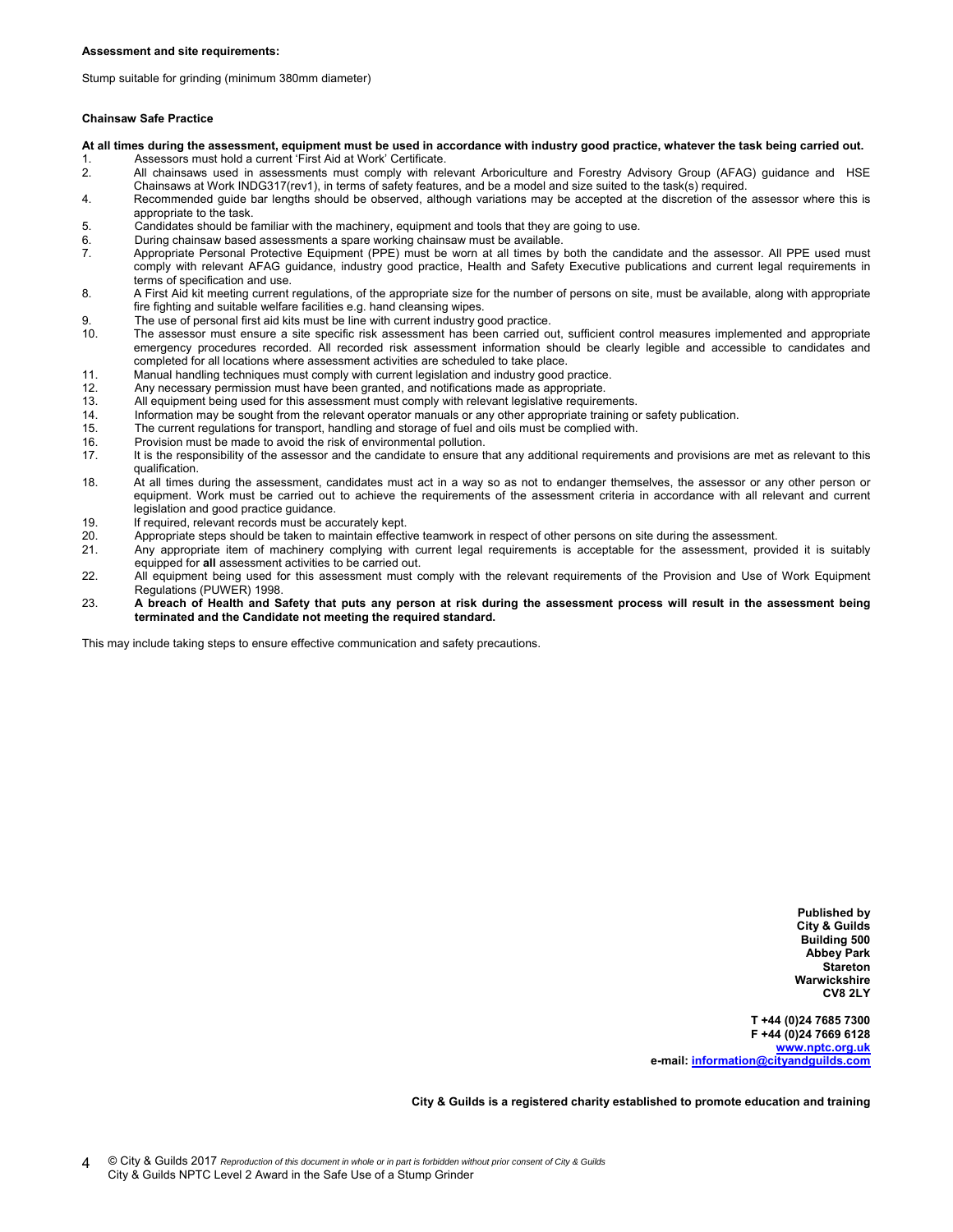| <b>Candidate A</b><br>Name:      |                                      |                                                                                            | Date:                                                                                                        |       | <b>Start Time:</b>                                                             | <b>Duration:</b>                                                                                         |                  |                  |                       |        |             |  |
|----------------------------------|--------------------------------------|--------------------------------------------------------------------------------------------|--------------------------------------------------------------------------------------------------------------|-------|--------------------------------------------------------------------------------|----------------------------------------------------------------------------------------------------------|------------------|------------------|-----------------------|--------|-------------|--|
| <b>Candidate B</b>               | <b>Start Time:</b><br>Name:<br>Date: |                                                                                            |                                                                                                              |       | <b>Duration:</b>                                                               |                                                                                                          |                  |                  |                       |        |             |  |
| <b>Candidate C</b>               |                                      | Name:                                                                                      |                                                                                                              | Date: |                                                                                | <b>Start Time:</b>                                                                                       |                  | <b>Duration:</b> |                       |        |             |  |
| <b>Candidate D</b>               |                                      | Name:                                                                                      |                                                                                                              | Date: |                                                                                | <b>Start Time:</b>                                                                                       | <b>Duration:</b> |                  |                       |        |             |  |
| <b>CRITERIA</b><br><b>NUMBER</b> |                                      | <b>ASSESSMENT</b><br><b>CRITERIA</b>                                                       | <b>ASSESSOR</b><br><b>GUIDANCE</b>                                                                           |       |                                                                                | <b>ASSESSMENT</b><br><b>ACTIVITIES</b>                                                                   |                  | A                | <b>CANDIDATE</b><br>В | C      | D           |  |
| 2.1                              |                                      | Identify hazards and risks<br>associated with the<br>working area and the<br>proposed work | Three hazards and risks with<br>the working area<br><b>Three</b> hazards and risks with<br>the proposed work |       | relevant to:<br>$\bullet$<br>The work area<br>The work to be done<br>$\bullet$ | Identify hazards (anything with the potential to cause<br>harm) and risks (who might be harmed and how), |                  | □<br>П           | □<br>□                | □<br>□ | □<br>□      |  |
|                                  |                                      |                                                                                            |                                                                                                              |       |                                                                                | Met $\checkmark$ Not Met X                                                                               |                  |                  |                       |        |             |  |
| 1.2                              |                                      | Explain the risk<br>assessment process                                                     | Five steps to risk assessment                                                                                |       | five steps:                                                                    | The risk assessment process may contain the following                                                    |                  |                  |                       |        |             |  |
|                                  |                                      |                                                                                            |                                                                                                              |       | identify the hazards<br>٠<br>٠                                                 | decide who might be harmed and how                                                                       |                  | □                | □                     | □      | □           |  |
|                                  |                                      |                                                                                            |                                                                                                              |       | ٠                                                                              | evaluate the risks and decide on precautions                                                             |                  | □<br>□           | □<br>П                | □<br>□ | □<br>□      |  |
|                                  |                                      |                                                                                            |                                                                                                              |       | ٠                                                                              | record the findings and implement them                                                                   |                  | □                | П                     | ⊔      | □           |  |
|                                  |                                      |                                                                                            |                                                                                                              |       | $\bullet$                                                                      | review and update the assessment as necessary                                                            |                  | ⊔                | ⊔                     |        | □           |  |
|                                  |                                      |                                                                                            |                                                                                                              |       |                                                                                | Met $\checkmark$ Not Met X                                                                               |                  |                  |                       |        |             |  |
| 1.3                              |                                      | State emergency planning<br>procedures relevant to the<br>work area                        | State five                                                                                                   |       | include:                                                                       | Emergency procedures relevant to a work site may                                                         |                  |                  |                       |        |             |  |
|                                  |                                      |                                                                                            |                                                                                                              |       | location name<br>$\bullet$                                                     |                                                                                                          |                  | □                | $\Box$                | $\Box$ | □           |  |
|                                  |                                      |                                                                                            |                                                                                                              |       | grid reference<br>٠<br>designated meeting place<br>٠                           |                                                                                                          |                  | ⊔                | □                     | □      | □           |  |
|                                  |                                      |                                                                                            |                                                                                                              |       | site location name<br>$\bullet$                                                |                                                                                                          |                  | ⊔<br>□           | □<br>□                | □<br>□ | □<br>$\Box$ |  |
|                                  |                                      |                                                                                            |                                                                                                              |       | nearest access point<br>٠                                                      |                                                                                                          |                  | ⊔                | □                     | □      | □           |  |
|                                  |                                      |                                                                                            |                                                                                                              |       | street name/district<br>٠                                                      |                                                                                                          |                  | □                | □                     | □      | □           |  |
|                                  |                                      |                                                                                            |                                                                                                              |       | wheel drive)                                                                   | type of access (public road/light vehicles, four-                                                        |                  | ⊔                | □                     | □      | □           |  |
|                                  |                                      |                                                                                            |                                                                                                              |       | ٠                                                                              | suitable helicopter landing area                                                                         |                  | П                | $\Box$                |        |             |  |
|                                  |                                      |                                                                                            |                                                                                                              |       | $\bullet$                                                                      | phone number of nearest doctor                                                                           |                  | $\Box$           | $\Box$                | $\Box$ | □           |  |
|                                  |                                      |                                                                                            |                                                                                                              |       | ٠<br>hospital and phone number                                                 | location of nearest accident and emergency                                                               |                  | □                | □                     | □      | ⊔           |  |
|                                  |                                      |                                                                                            |                                                                                                              |       | ٠                                                                              | works manager contact details                                                                            |                  | □                | □                     | □      | □           |  |
|                                  |                                      |                                                                                            |                                                                                                              |       | $\bullet$<br>٠                                                                 | your own contact number/mobile number                                                                    |                  | П                | □                     | □      | □           |  |
|                                  |                                      |                                                                                            |                                                                                                              |       |                                                                                |                                                                                                          |                  | ⊔                | ⊔                     | ⊔      | □           |  |
|                                  |                                      |                                                                                            |                                                                                                              |       |                                                                                | Met√ Not Met X                                                                                           |                  |                  |                       |        |             |  |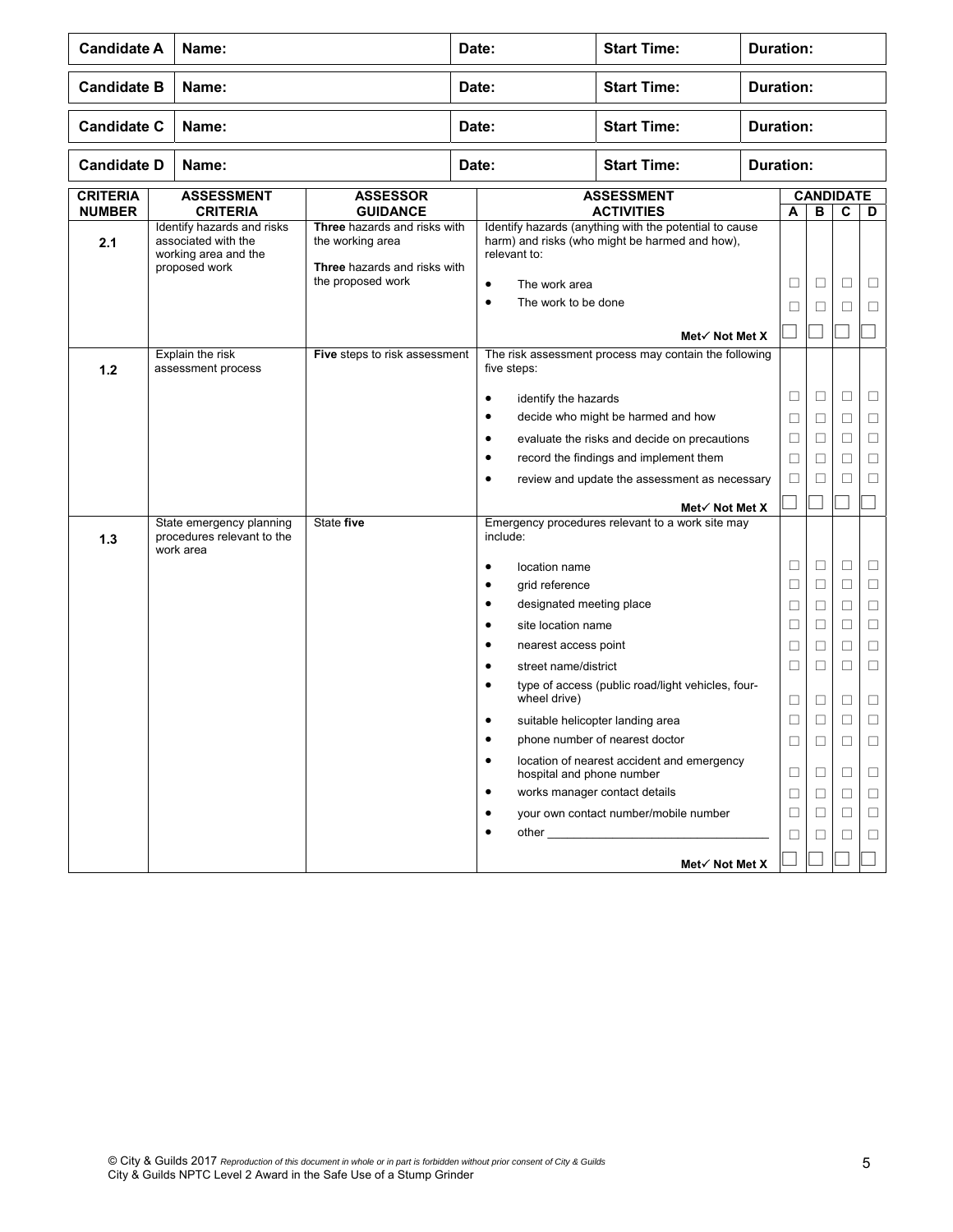| <b>CRITERIA</b> | <b>ASSESSMENT</b>                                       | <b>ASSESSOR</b>                                   |                                          | <b>ASSESSMENT</b>                                                                           |        | <b>CANDIDATE</b> |        |             |
|-----------------|---------------------------------------------------------|---------------------------------------------------|------------------------------------------|---------------------------------------------------------------------------------------------|--------|------------------|--------|-------------|
| <b>NUMBER</b>   | <b>CRITERIA</b>                                         | <b>GUIDANCE</b>                                   |                                          | <b>ACTIVITIES</b>                                                                           | A      | в                | C      | D           |
| 1.1             | State legislation covering<br>stump grinding operations | State five by name with a<br>basic outline of the | May include the following:               |                                                                                             |        |                  |        |             |
|                 |                                                         | implication on a stump<br>grinding operation      | $\bullet$                                | The Health & Safety at Work Act 1974 -<br>specified duties under the act as an employee     | Ц      | □                | □      | $\Box$      |
|                 |                                                         |                                                   | $\bullet$<br>carried for all activities  | The Management of Health and Safety at Work<br>Regulations 1999 - a risk assessment must be | $\Box$ | □                | □      | $\Box$      |
|                 |                                                         |                                                   | $\bullet$                                | Personal Protective Equipment Regulations<br>1992 - PPE must be supplied and worn           | □      | ⊔                | □      | □           |
|                 |                                                         |                                                   | $\bullet$<br>techniques                  | Manual Handling Operations Regulations 1992 -<br>not to manually handle, use safe lifting   | $\Box$ | □                | □      | □           |
|                 |                                                         |                                                   | $\bullet$<br>vibrations                  | The Control of Vibration at Work Regulations<br>2005 – to reduce the risk to health from    | □      | ⊔                | □      | $\Box$      |
|                 |                                                         |                                                   | $\bullet$<br>regular checks are made     | Provision and Use of Work Equipment<br>Regulations (PUWER) 1998 - requires that             | □      | ⊔                | □      | □           |
|                 |                                                         |                                                   | $\bullet$                                | Noise at Work Regulations 2005 - hearing<br>protection must be worn over 85db               | $\Box$ | □                | $\Box$ | $\Box$      |
|                 |                                                         |                                                   | $\bullet$<br>vegetation/chemicals        | COSHH - hazard awareness of toxic                                                           | □      | ⊔                | □      | □           |
|                 |                                                         |                                                   | $\bullet$<br>the impact on wildlife      | Countryside and Wildlife Act 1981 -<br>operation carried out at times to minimise           | □      | □                | □      | □           |
|                 |                                                         |                                                   | $\bullet$<br>occurrences and accidents   | RIDDOR - reporting of dangerous                                                             | □      | ⊔                | □      | $\Box$      |
|                 |                                                         | State two stump grinder<br>specifics of PUWER     | (PUWER) 1998                             | Provision and Use of Work Equipment Regulations                                             |        |                  |        |             |
|                 |                                                         |                                                   | $\bullet$<br>self propelled machines     |                                                                                             | $\Box$ | □                | $\Box$ | $\Box$      |
|                 |                                                         |                                                   | $\bullet$                                | Roll Over Protective Structure (ROPS)                                                       | $\Box$ | □                | □      | $\Box$      |
|                 |                                                         |                                                   | $\bullet$<br>Power Take Off (PTO)        |                                                                                             | $\Box$ | □                | □      | $\Box$      |
|                 |                                                         |                                                   |                                          |                                                                                             |        |                  |        |             |
|                 | <b>Use Personal Protective</b>                          | Assessor to observe                               |                                          | Met√ Not Met X<br>As per manufacturers recommendations, PPE should                          |        |                  |        |             |
| 3.4             | Equipment (PPE) and<br>machine safety features for      |                                                   | include appropriate:                     |                                                                                             |        |                  |        |             |
|                 | stump grinding operations                               |                                                   | safety helmet<br>$\bullet$               |                                                                                             | ⊔      | ப                | □      | $\Box$      |
|                 |                                                         |                                                   | eye protection                           |                                                                                             | ⊔      | ⊔                | □      | □           |
|                 |                                                         |                                                   | ear defenders                            |                                                                                             | $\Box$ | □                | □      | $\Box$      |
|                 |                                                         |                                                   | $\bullet$<br>gloves<br>$\bullet$         |                                                                                             | □      | П                | ⊔<br>□ | $\Box$<br>□ |
|                 |                                                         |                                                   | non snag clothing<br>$\bullet$           | trousers to protect from flying debris                                                      | □      | □                | $\Box$ | □           |
|                 |                                                         |                                                   | $\bullet$                                | safety boots with protective toecaps                                                        | □      | □                | □      | □           |
|                 |                                                         |                                                   | $\bullet$                                | personal first aid kits should be available                                                 | □      | ⊔                | □      | $\Box$      |
|                 |                                                         |                                                   | $\bullet$                                | additional PPE as required by the risk                                                      |        |                  |        |             |
|                 |                                                         |                                                   | assessment                               |                                                                                             | □      | ⊔                | □      | $\Box$      |
|                 |                                                         |                                                   |                                          | Met√ Not Met X                                                                              |        |                  |        |             |
| 2.2             | Identify safety features of<br>the stump grinder        | State all                                         | Safety features identified must include: |                                                                                             |        |                  |        |             |
|                 |                                                         |                                                   | $\bullet$<br>interpreted                 | warning / information symbols identified and                                                | □      | □                | □      | $\Box$      |
|                 |                                                         |                                                   | $\bullet$                                | machine safety guards secured                                                               | □      | □                | □      | □           |
|                 |                                                         |                                                   | $\bullet$<br>direction of operation      | controls identified and checked for function and                                            | □      | □                | □      | □           |
|                 |                                                         |                                                   | $\bullet$<br>devices checked             | brakes, chocks, stabilisers and other security                                              | □      | $\Box$           | □      | □           |
|                 |                                                         |                                                   | $\bullet$                                | sweep mechanism (if applicable)                                                             | □      | П                | □      | □           |
|                 |                                                         |                                                   |                                          |                                                                                             |        |                  |        |             |
|                 |                                                         |                                                   |                                          | Met√ Not Met X                                                                              |        |                  |        |             |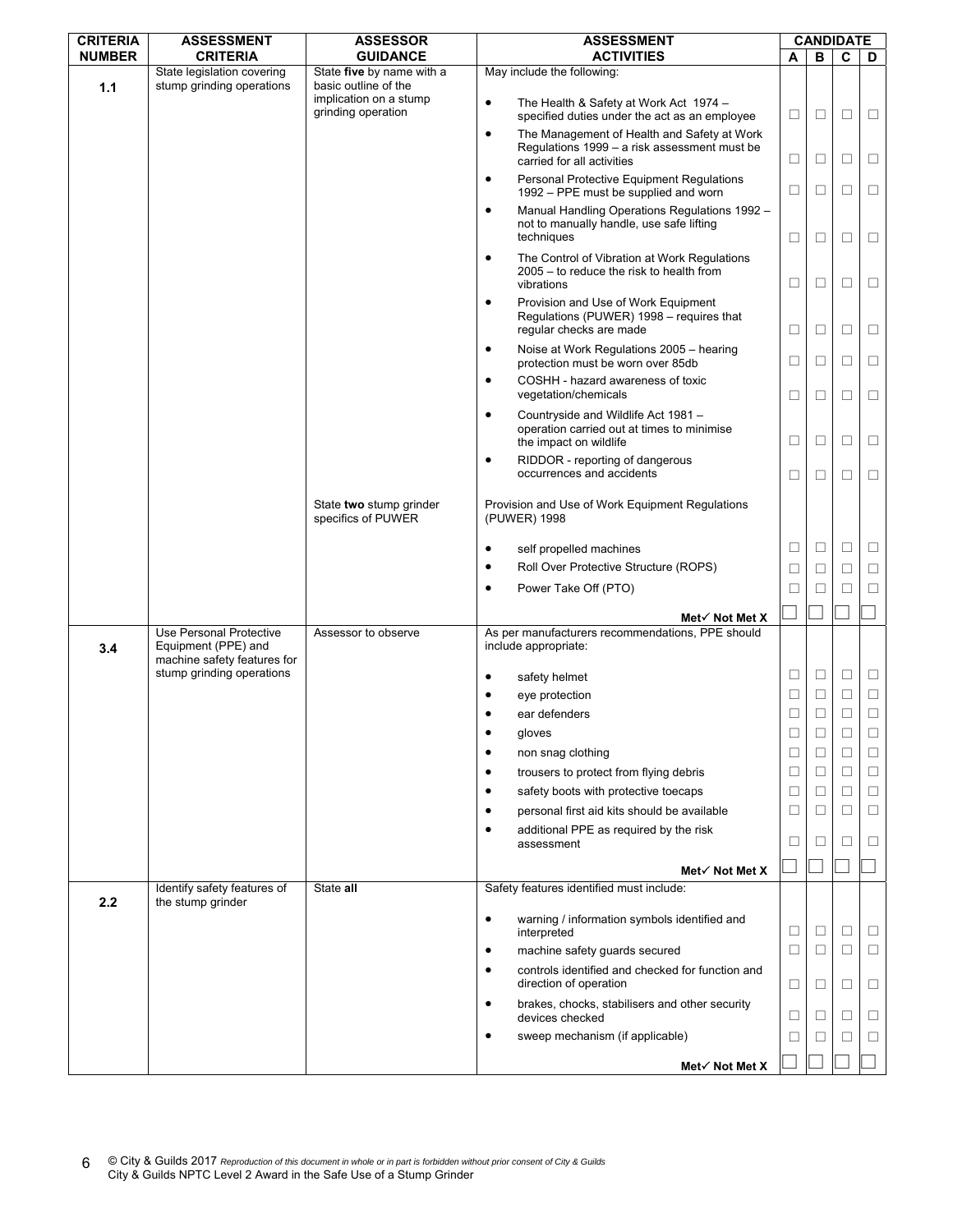| <b>CRITERIA</b> | <b>ASSESSMENT</b>                             | <b>ASSESSOR</b>                                       | <b>ASSESSMENT</b>                                                                                              |              |        | <b>CANDIDATE</b> |        |
|-----------------|-----------------------------------------------|-------------------------------------------------------|----------------------------------------------------------------------------------------------------------------|--------------|--------|------------------|--------|
| <b>NUMBER</b>   | <b>CRITERIA</b>                               | <b>GUIDANCE</b>                                       | <b>ACTIVITIES</b>                                                                                              | A            | в      | C                | D      |
| 5.3             | Carry out maintenance on<br>the stump grinder | <b>MACHINE SPECIFIC</b>                               | Maintenance tasks carried out as outlined in<br>manufacturer's or operators instruction book, including:       |              |        |                  |        |
|                 |                                               | Carry out the maintenance of                          | $\bullet$<br>wear appropriate PPE                                                                              | □            | □      | □                | □      |
|                 |                                               | the stump grinder                                     | ensure that machine is made safe<br>$\bullet$                                                                  | □            | $\Box$ | □                | □      |
|                 |                                               |                                                       | $\bullet$<br>key removed                                                                                       | □            | □      | □                | □      |
|                 |                                               |                                                       | oil level sufficient<br>٠                                                                                      | □            | □      | □                | $\Box$ |
|                 |                                               |                                                       | air filter inspected and cleaned<br>$\bullet$                                                                  | □            | □      | □                | □      |
|                 |                                               |                                                       | cooling system inspected & cleaned & coolant<br>$\bullet$<br>level checked (if appropriate)                    | □            | □      | □                | □      |
|                 |                                               |                                                       | fuel system, starting and charging systems<br>٠<br>inspected and commented on                                  | □            | $\Box$ | □                | □      |
|                 |                                               |                                                       | electrical system checked for damage<br>٠                                                                      | □            | □      | □                | □      |
|                 |                                               |                                                       | greasing and lubricating points<br>٠                                                                           | ⊔            | ⊔      | □                | □      |
|                 |                                               |                                                       | pulleys, clutches, shafts etc. inspected<br>$\bullet$<br>depending on style of machine                         | □            | □      | □                | □      |
|                 |                                               |                                                       | drive belts in good condition and tensioned<br>$\bullet$<br>correctly (if fitted)                              | ⊔            | ⊔      | ⊔                | ⊔      |
|                 |                                               |                                                       | hydraulic system checked for leaks or damage<br>$\bullet$<br>(hoses, pump, motors, spool valves, filters etc.) | $\Box$       | □      | □                | □      |
|                 |                                               |                                                       | linkages, pivots, springs etc. inspected and<br>٠<br>lubricated                                                | □            | □      | □                | □      |
|                 |                                               |                                                       | hydraulic oil level correct<br>٠                                                                               | $\Box$       | $\Box$ | П                | $\Box$ |
|                 |                                               | Inspect teeth                                         | Cutting system checks may include:                                                                             |              |        |                  |        |
|                 |                                               |                                                       | cutting teeth:                                                                                                 |              |        |                  |        |
|                 |                                               |                                                       | are sharp                                                                                                      | □            | □      | □                | □      |
|                 |                                               |                                                       | clearance is correct                                                                                           | □            | □      | □                | $\Box$ |
|                 |                                               |                                                       | are secure                                                                                                     | □            | ⊔      | □                | □      |
|                 |                                               | Carry out the removal and                             | as per manufacturer's instruction book<br>$\bullet$                                                            | □            | □      | □                | $\Box$ |
|                 |                                               | replacement of cutters                                | ensure that machine is safe to work on<br>٠                                                                    | □            | □      | □                | □      |
|                 |                                               |                                                       | ٠                                                                                                              | □            | □      | $\Box$           | $\Box$ |
|                 |                                               |                                                       | ensure that damaged cutters identified<br>use of setting tools<br>٠                                            | □            | □      | □                | $\Box$ |
|                 |                                               |                                                       | remove cutters<br>$\bullet$                                                                                    | □            | □      | □                | $\Box$ |
|                 |                                               |                                                       | replace new/replacement cutters<br>٠                                                                           | □            | □      | □                | $\Box$ |
|                 |                                               |                                                       | tighten all nuts to correct torque setting                                                                     | □            | $\Box$ | □                | $\Box$ |
|                 |                                               |                                                       |                                                                                                                | $\Box$       | $\Box$ | $\Box$           | $\Box$ |
|                 |                                               |                                                       | clearances checked on completion                                                                               |              |        |                  |        |
|                 |                                               |                                                       | Met $\checkmark$ Not Met X                                                                                     |              |        |                  |        |
| 5.1             | Explain the removal and                       | Explain the removal and<br>replacement of two cutters | $\bullet$<br>as per manufacturer's instruction book                                                            | □            | □      | ⊔                | □      |
|                 | replacement of the cutters                    |                                                       | ensure that machine is safe to work on<br>$\bullet$                                                            | □            | □      | □                | □      |
|                 |                                               |                                                       | ensure that damaged cutters identified<br>$\bullet$                                                            | □            | $\Box$ | □                | $\Box$ |
|                 |                                               |                                                       | use of setting tools<br>٠                                                                                      | □            | $\Box$ | □                | $\Box$ |
|                 |                                               |                                                       | remove cutters<br>٠                                                                                            | □            | $\Box$ | $\Box$           | $\Box$ |
|                 |                                               |                                                       | replace new/replacement cutters<br>٠                                                                           | □            | $\Box$ | □                | $\Box$ |
|                 |                                               |                                                       | tighten all nuts to correct torque setting<br>٠                                                                | □            | □      | □                | □      |
|                 |                                               |                                                       | clearances checked on completion<br>٠                                                                          | □            | □      | □                | □      |
|                 |                                               | State three possible causes                           | Possible causes of damage to teeth may include:                                                                |              |        |                  |        |
|                 |                                               | of damage to teeth                                    | $\bullet$<br>loose mountings / bolts / nuts                                                                    | □            | □      | $\Box$           | □      |
|                 |                                               |                                                       | over-tightened bolts / nuts<br>$\bullet$                                                                       | □            | □      | □                | $\Box$ |
|                 |                                               |                                                       | $\bullet$<br>soil damage                                                                                       | ⊔            | □      | □                | □      |
|                 |                                               |                                                       | damage from metal / stone / hard objects<br>٠                                                                  | $\mathbf{1}$ |        |                  |        |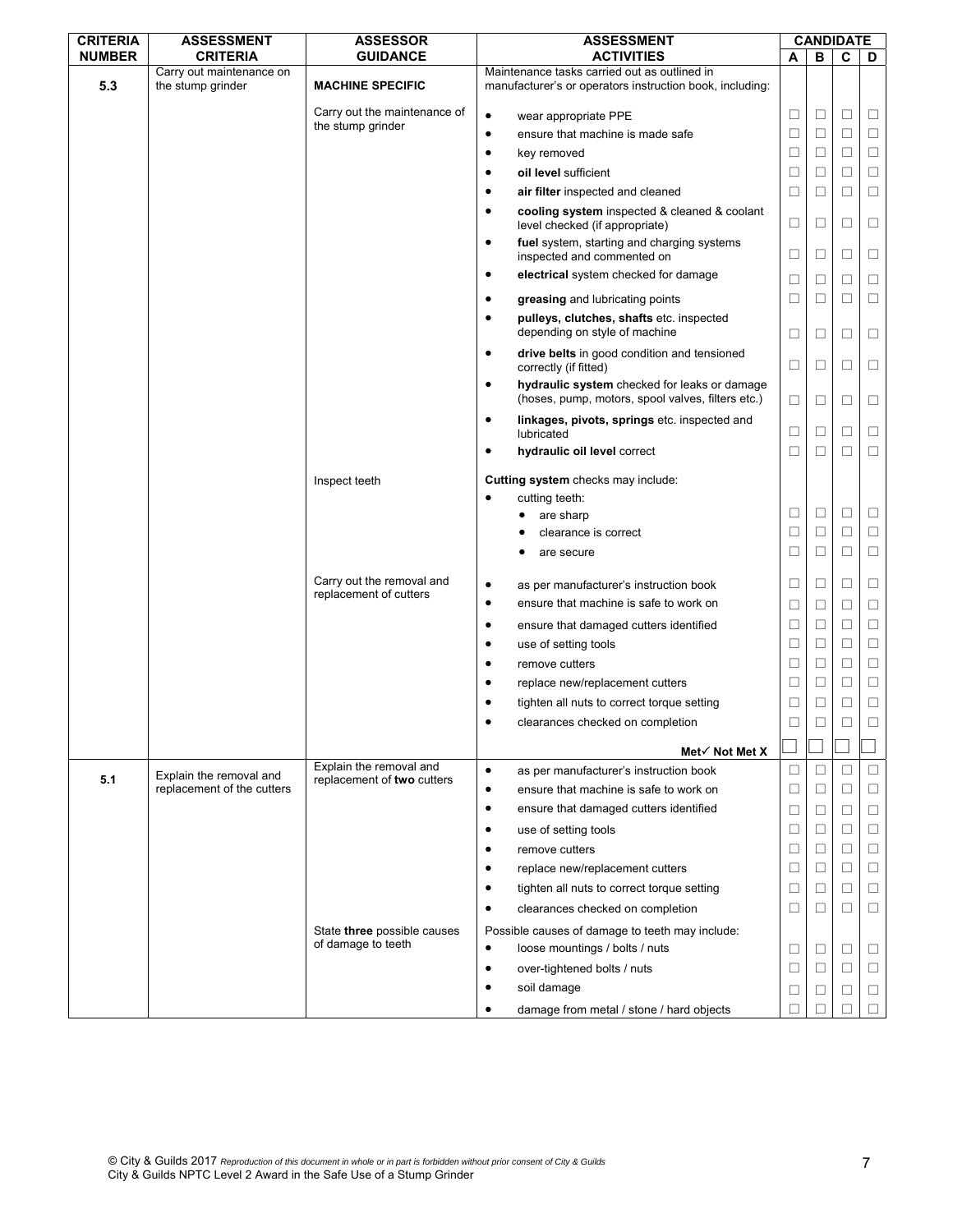| <b>CRITERIA</b> | <b>ASSESSMENT</b>                               | <b>ASSESSOR</b>                                              | <b>ASSESSMENT</b>                                                                                                                                              |        | <b>CANDIDATE</b> |   |        |
|-----------------|-------------------------------------------------|--------------------------------------------------------------|----------------------------------------------------------------------------------------------------------------------------------------------------------------|--------|------------------|---|--------|
| <b>NUMBER</b>   | <b>CRITERIA</b>                                 | <b>GUIDANCE</b>                                              | <b>ACTIVITIES</b>                                                                                                                                              | A      | в                | C | D      |
| 5.1 cont        |                                                 | State all                                                    | Possible consequences of poorly maintained cutters<br>could include:                                                                                           |        |                  |   |        |
|                 |                                                 |                                                              | machine not working efficiently<br>$\bullet$                                                                                                                   | □      | $\Box$           | □ | □      |
|                 |                                                 |                                                              | cutting mechanism overheats/ warps<br>٠                                                                                                                        | $\Box$ | □                | □ | $\Box$ |
|                 |                                                 |                                                              | increased likelihood of jamming<br>$\bullet$                                                                                                                   | □      | □                | □ | $\Box$ |
|                 |                                                 |                                                              | increased vibration                                                                                                                                            | $\Box$ | □                | □ | □      |
|                 |                                                 |                                                              | Met $\checkmark$ Not Met X                                                                                                                                     |        |                  |   |        |
| 5.4             | Reassemble stump<br>grinder to a functional and | Assessor to observe                                          | Reassembled according to manufacturers<br>recommendations                                                                                                      |        |                  |   |        |
|                 | operational standard                            | Position stump grinder                                       | As appropriate, check that:                                                                                                                                    |        |                  |   |        |
|                 |                                                 |                                                              | linkage/draw bar settings are correct<br>$\bullet$                                                                                                             | □      | $\Box$           | □ | □      |
|                 |                                                 |                                                              | stabilisers are used<br>٠                                                                                                                                      | □      | □                | □ | □      |
|                 |                                                 |                                                              | controls/handle bars set correctly<br>٠                                                                                                                        | $\Box$ | □                | □ | $\Box$ |
|                 |                                                 |                                                              | brake is engaged if appropriate<br>$\bullet$                                                                                                                   | $\Box$ | ⊔                | □ | $\Box$ |
|                 |                                                 |                                                              | Met $\checkmark$ Not Met X                                                                                                                                     |        |                  |   |        |
|                 | State factors to consider                       |                                                              | Machine moved to work position in safe manner may                                                                                                              |        |                  |   |        |
| 2.3             | when manoeuvring a<br>stump grinder to the work | <b>MACHINE AND SITE</b><br><b>SPECIFIC</b>                   | include:                                                                                                                                                       |        |                  |   |        |
|                 | position                                        | Candidate to state factors on                                | awareness of slopes and obstacles on the<br>$\bullet$<br>around                                                                                                | □      | □                | □ | □      |
|                 |                                                 | how to manoeuvre the stump<br>grinder                        | $\bullet$<br>use of banksman if required when reversing /<br>moving stump grinder where visibility impaired                                                    | □      | □                | □ | □      |
|                 |                                                 |                                                              | machine moved at safe speed<br>٠                                                                                                                               | □      | □                | □ | □      |
|                 |                                                 |                                                              | appropriate use of operator controls for self<br>٠<br>propelled machines                                                                                       | □      | □                | □ | □      |
|                 |                                                 |                                                              | appropriate use of hitching attachment/ three<br>$\bullet$<br>point linkage when manoeuvring a tractor-<br>mounted machine                                     | $\Box$ | □                | □ | □      |
|                 |                                                 |                                                              | appropriate control of trailed stump grinder when<br>٠<br>manoeuvring on site                                                                                  | □      | □                | ⊔ | □      |
|                 |                                                 |                                                              | machines have high centre of gravity therefore<br>$\bullet$<br>tendency to tip over                                                                            | □      | □                | □ | $\Box$ |
|                 |                                                 |                                                              | chocking of wheels/tracks on slopes<br>$\bullet$                                                                                                               | □      | □                | □ | □      |
|                 |                                                 |                                                              | avoid turning on slopes / ramps with tracked<br>٠<br>machine                                                                                                   | □      | □                | □ | □      |
|                 |                                                 |                                                              | operator must be on upper side when ascending<br>٠<br>or descending slopes                                                                                     | $\Box$ | □                | □ | □      |
|                 |                                                 |                                                              | extreme care when climbing over an obstacle<br>٠<br>(e.g. roots, holes, steps) or change of angle at<br>top of ramp as machine can rear up / slew<br>violently | □      | □                | ⊔ | ⊔      |
|                 |                                                 |                                                              | hydraulic fluid must be warm before negotiating<br>$\bullet$<br>uphill slope                                                                                   | □      | □                | □ | □      |
|                 |                                                 |                                                              | ensure ramps / bridging to support weight of<br>٠                                                                                                              | □      | $\mathsf{L}$     | П | □      |
|                 |                                                 |                                                              | machine are strong enough<br>٠                                                                                                                                 | $\Box$ | □                | ⊔ | □      |
|                 |                                                 |                                                              | Met√ Not Met X                                                                                                                                                 |        |                  |   |        |
|                 | Carry out pre start checks                      | Assessor to observe                                          |                                                                                                                                                                |        |                  |   |        |
| 3.1             | on the stump grinder                            | For trailed stump grinders,<br>the candidate is not required | For trailed stump grinder:                                                                                                                                     |        |                  |   |        |
|                 |                                                 | to manoeuvre the machine<br>with the towing vehicle.         | $\bullet$<br>jockey wheel lowered or hitch attachment on<br>vehicle secure                                                                                     | $\Box$ | □                | □ | $\Box$ |
|                 |                                                 |                                                              | brakes, chocks, stabiliser(s) applied as<br>٠<br>appropriate                                                                                                   | □      |                  |   | □      |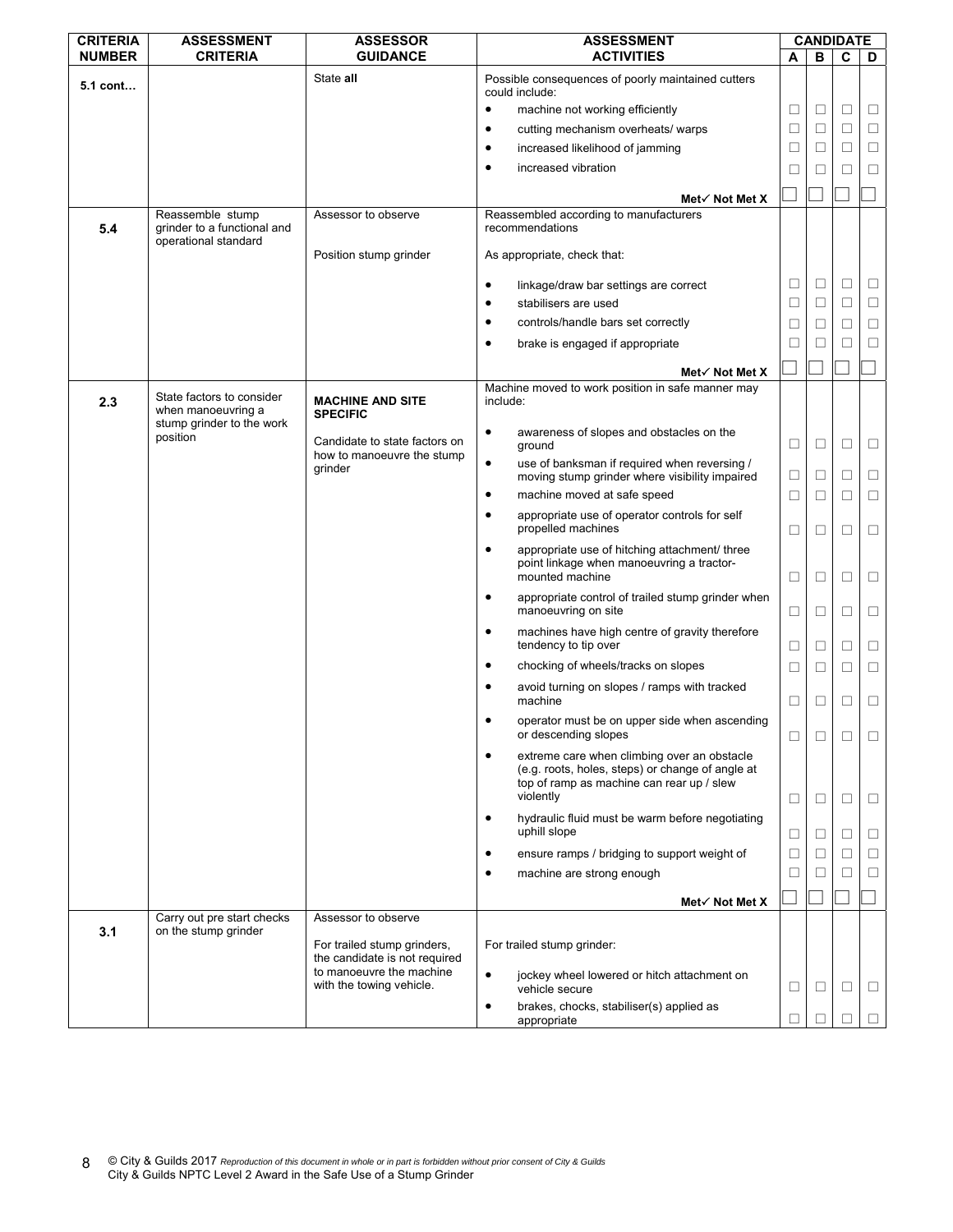| <b>CRITERIA</b> | <b>ASSESSMENT</b>                                                        | <b>ASSESSOR</b>                                                                            | <b>ASSESSMENT</b>                                                                                       |             | <b>CANDIDATE</b> |        |                  |
|-----------------|--------------------------------------------------------------------------|--------------------------------------------------------------------------------------------|---------------------------------------------------------------------------------------------------------|-------------|------------------|--------|------------------|
| <b>NUMBER</b>   | <b>CRITERIA</b>                                                          | <b>GUIDANCE</b>                                                                            | <b>ACTIVITIES</b>                                                                                       | A           | в                | C      | D                |
| 3.1 cont        |                                                                          | For tractor mounted stump<br>grinders the candidate must<br>be able to operate the tractor | For 3-point linkage machines:<br>$\bullet$<br>attachment of lift arms, top link and stabilisers is      |             |                  |        |                  |
|                 |                                                                          | to lift and lower the stump<br>grinder and re-position if                                  | secure                                                                                                  | □           | $\Box$           | □      | □                |
|                 |                                                                          | necessary. The tractor is an                                                               | $\bullet$<br>machine is correctly aligned                                                               | □           | $\Box$           | □      | □                |
|                 |                                                                          | integral part of the stump<br>grinder set up.                                              | engagement of PTO shaft or other drive<br>$\bullet$<br>mechanisms is secure and safe                    | □           | □                | □      | □                |
|                 |                                                                          | This qualification will not<br>imply that the candidate is a<br>competent tractor driver.  | $\bullet$<br>all PTO guards are secure and in good condition                                            | □           | □                | □      | □                |
|                 |                                                                          | For tracked stump grinders<br>the candidate must be able to<br>move the machine using the  | For tracked stump grinders:                                                                             |             |                  |        |                  |
|                 |                                                                          | controls.                                                                                  | $\bullet$<br>tracks, rollers, sprockets etc are in safe condition<br>and tensioned / aligned correctly  | $\Box$      | $\Box$           | □      | □                |
|                 |                                                                          |                                                                                            | hydraulic levelling / widening is employed as<br>$\bullet$<br>appropriate (if fitted)                   | □           | □                | □      | $\Box$           |
|                 |                                                                          |                                                                                            | Met $\checkmark$ Not Met X                                                                              |             |                  |        |                  |
|                 | Carry out site inspection                                                | Assessor to observe                                                                        | Site inspection carried out may include:                                                                |             |                  |        |                  |
| 2.4             |                                                                          |                                                                                            | $\bullet$<br>walk the site and remove or mark hazards                                                   | □           | $\Box$           | □      | □                |
|                 |                                                                          |                                                                                            | identifying location of underground services<br>$\bullet$                                               | $\Box$      | $\Box$           | $\Box$ | $\Box$           |
|                 |                                                                          |                                                                                            | confirm the condition of the site as acceptable for<br>$\bullet$<br>the operation to take place         | $\Box$      | $\Box$           | □      | □                |
|                 |                                                                          |                                                                                            | report to the appropriate person if the site<br>$\bullet$<br>condition is unsuitable                    | $\Box$      | □                | □      | $\Box$           |
|                 |                                                                          |                                                                                            | set out warning signs and barriers (if<br>$\bullet$<br>appropriate) to advise or exclude public/animals | □           | □                | □      | □                |
|                 |                                                                          |                                                                                            | implement suitable controls to protect the<br>$\bullet$<br>operator                                     | □           | □                | □      | □                |
|                 |                                                                          |                                                                                            | Met $\checkmark$ Not Met X                                                                              |             |                  |        |                  |
| 1.5             | State precautions to be<br>observed when working<br>adjacent to highways | State three precautions                                                                    | Precautions observed when working adjacent to<br>highways may include:                                  |             |                  |        |                  |
|                 |                                                                          |                                                                                            | $\bullet$<br>wear high visibility clothing<br>warning signs deployed in accordance with<br>$\bullet$    | □           | $\Box$           | □      | □                |
|                 |                                                                          |                                                                                            | department of transport requirements<br>exclusion zone / barriers set up to protect both<br>$\bullet$   | $\Box$      | $\Box$           | □      | □                |
|                 |                                                                          |                                                                                            | operators and public<br>position machine safely<br>٠                                                    | □<br>$\Box$ | $\Box$<br>$\Box$ | □<br>□ | $\Box$<br>$\Box$ |
|                 |                                                                          |                                                                                            | direction of flying debris                                                                              | $\Box$      | $\Box$           |        | $\Box$           |
|                 |                                                                          |                                                                                            | $\bullet$<br>discharge barriers set up as appropriate                                                   | □           | □                | ⊔      | □                |
|                 |                                                                          |                                                                                            | ensure constant awareness of traffic<br>$\bullet$                                                       | П           | □                | □      | $\Box$           |
|                 |                                                                          |                                                                                            |                                                                                                         |             |                  |        |                  |
|                 | Prepare the material for                                                 | Assessor to observe                                                                        | Met√ Not Met X<br>Ensure that:                                                                          |             |                  |        |                  |
| 3.3             | grinding                                                                 |                                                                                            |                                                                                                         |             |                  |        |                  |
|                 |                                                                          |                                                                                            | remove debris from around stump base<br>$\bullet$                                                       | □           | $\Box$           | □      | □                |
|                 |                                                                          |                                                                                            | cut stump down to ground level, if applicable<br>$\bullet$                                              | □           | □                | □      | □                |
|                 |                                                                          |                                                                                            | $\bullet$<br>erect screen/barriers, as appropriate                                                      | □           | □                | П      | $\Box$           |
|                 |                                                                          |                                                                                            | Met√ Not Met X                                                                                          |             |                  |        |                  |
| 3.2             | Carry out safe starting and<br>post operational checks                   | Assessor to observe                                                                        | Ensure that:                                                                                            |             |                  |        |                  |
|                 |                                                                          | <b>MACHINE SPECIFIC</b>                                                                    | $\bullet$<br>safe starting zone selected                                                                | □           | $\Box$           | ⊔      | ⊔                |
|                 |                                                                          |                                                                                            | all bystanders at an appropriate safety distance<br>$\bullet$                                           | □           | □                | □      | □                |
|                 |                                                                          |                                                                                            | visual pre start checks carried out<br>٠                                                                | □           | □                | □      | □                |
|                 |                                                                          |                                                                                            | stump grinder started in accordance with<br>$\bullet$<br>manufacturers recommendations                  | □           | □                | □      | □                |
|                 |                                                                          |                                                                                            | throttle control adjusted to achieve full working<br>٠<br>speed                                         | □           | □                | ⊔      | □                |
|                 |                                                                          |                                                                                            | operator protection and restart mechanism<br>$\bullet$<br>checked for correct operation (if fitted)     |             |                  |        |                  |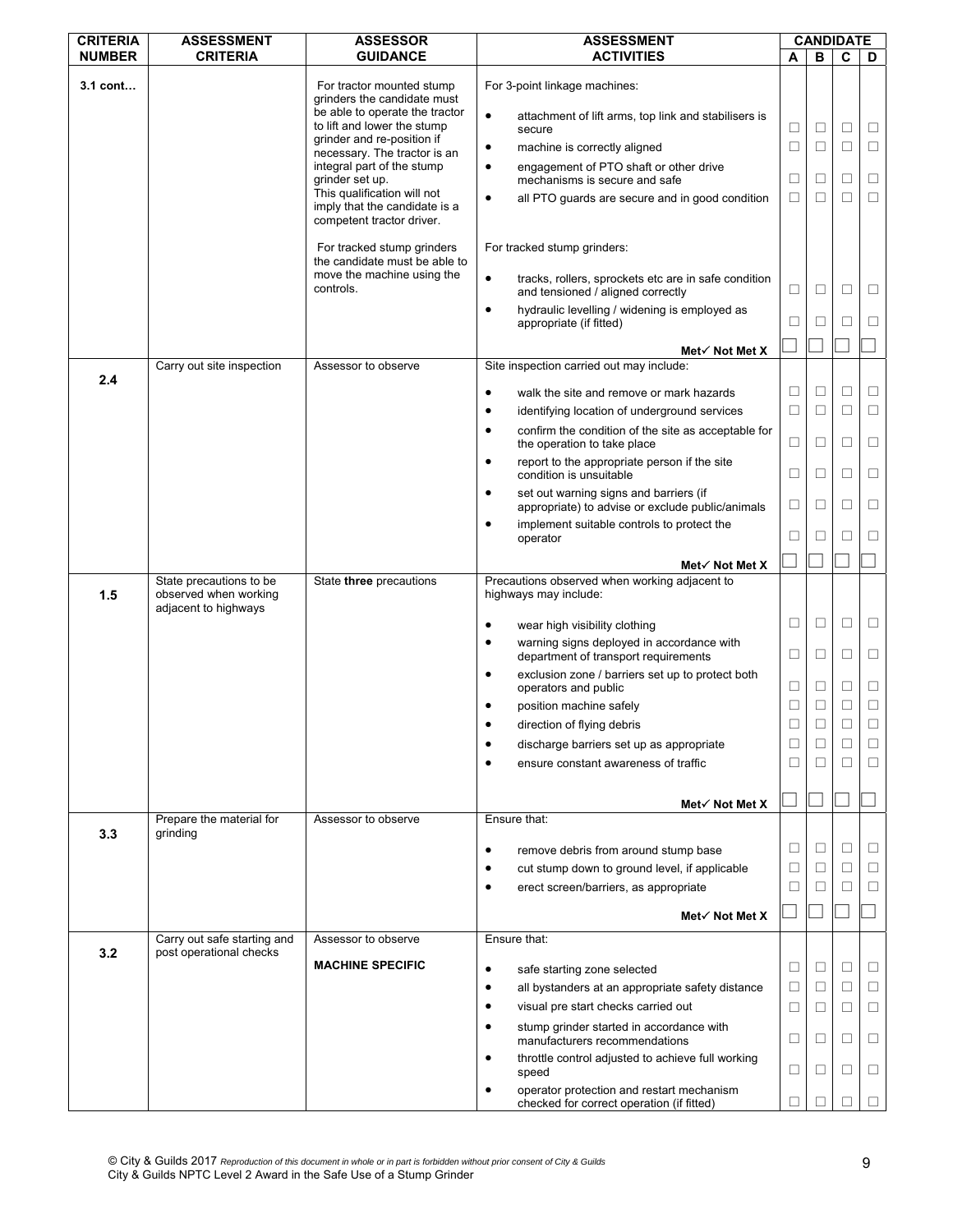| <b>CRITERIA</b> | <b>ASSESSMENT</b>                                                      | <b>ASSESSOR</b>                                      | <b>ASSESSMENT</b>                                                                                                   |        |        | <b>CANDIDATE</b> |        |
|-----------------|------------------------------------------------------------------------|------------------------------------------------------|---------------------------------------------------------------------------------------------------------------------|--------|--------|------------------|--------|
| <b>NUMBER</b>   | <b>CRITERIA</b>                                                        | <b>GUIDANCE</b>                                      | <b>ACTIVITIES</b>                                                                                                   | A      | в      | C                | D      |
| 3.2 cont        |                                                                        |                                                      | $\bullet$<br>emergency stop control checked for<br>effectiveness                                                    | ⊔      | □      | □                | ⊔      |
|                 |                                                                        |                                                      | all controls functioning correctly<br>٠                                                                             | $\Box$ | ⊔      | □                | □      |
|                 |                                                                        |                                                      | stump grinder stopped safely and correctly, key<br>٠<br>removed                                                     | □      | □      | □                | □      |
|                 |                                                                        |                                                      | Met√ Not Met X                                                                                                      |        |        |                  |        |
|                 | Carry out the grinding                                                 | Operate machine to grind a                           | Ensure that:                                                                                                        |        |        |                  |        |
| 4.1             | operation                                                              | tree stump of at least 380mm<br>diameter as per site | $\bullet$<br>safety procedures are adopted                                                                          | □      | □      | □                | □      |
|                 |                                                                        | specification                                        | area clear of other persons<br>$\bullet$                                                                            |        |        |                  | $\Box$ |
|                 |                                                                        |                                                      | engine speed/gear set to obtain optimum output<br>٠                                                                 | □      | □      | □                |        |
|                 |                                                                        |                                                      |                                                                                                                     | □      | ⊔      | ⊔                | ⊔      |
|                 |                                                                        |                                                      | optimum depth of swath across stump is<br>٠<br>obtained                                                             | □      | □      | □                | □      |
|                 |                                                                        |                                                      | stump is ground to specified depth<br>٠                                                                             | $\Box$ | □      | □                | $\Box$ |
|                 |                                                                        |                                                      | arisings disposed of / back filled appropriately<br>٠                                                               | □      | □      | □                | □      |
|                 |                                                                        | State four factors                                   | Factors to consider when dealing with larger stumps:                                                                |        |        |                  |        |
|                 |                                                                        |                                                      | disengage cutter wheel<br>$\bullet$                                                                                 | □      | □      | □                | □      |
|                 |                                                                        |                                                      | ensure cutter wheel is stationary before<br>٠                                                                       |        |        |                  |        |
|                 |                                                                        |                                                      | repositioning                                                                                                       | □      | □      | □                | □      |
|                 |                                                                        |                                                      | back fill arisings to improve stability<br>٠                                                                        | □      | □      | П                | □      |
|                 |                                                                        |                                                      | re-position machine to remove stump in sections<br>$\bullet$                                                        | $\Box$ | □      | □                | □      |
|                 |                                                                        | Assessor to observe                                  | Convert to transport position:                                                                                      |        |        |                  |        |
|                 |                                                                        |                                                      | isolate power source and convert to transport<br>$\bullet$<br>position as per manufacturer's recommendations        | □      | □      | □                | □      |
|                 |                                                                        | Assessor to observe                                  | Site checked and tidied:                                                                                            |        |        |                  |        |
|                 |                                                                        |                                                      | site is safe and secure<br>$\bullet$                                                                                | □      | □      | □                | ⊔      |
|                 |                                                                        |                                                      | debris cleared according to site specification<br>٠                                                                 | $\Box$ | □      | □                | □      |
|                 |                                                                        |                                                      | breakdown the site<br>$\bullet$                                                                                     | $\Box$ | ⊔      | □                | $\Box$ |
|                 |                                                                        |                                                      | Met√ Not Met X                                                                                                      |        |        |                  |        |
| 5.2             | State post operational<br>checks to be carried out on                  | State two operational checks                         | Post operational checks may include:                                                                                |        |        |                  |        |
|                 | the stump grinder                                                      |                                                      | stump grinder inspected and cleaned to establish<br>٠<br>any wear, damaged and/or missing components<br>through use | $\Box$ | □      | □                | □      |
|                 |                                                                        |                                                      | ensures any defects can be rectified before it is<br>$\bullet$<br>next used                                         |        |        |                  |        |
|                 |                                                                        |                                                      | other operators / supervisor etc. can be informed<br>٠                                                              | □      | $\Box$ | □                | □      |
|                 |                                                                        |                                                      | through a reporting procedure that defects are<br>present                                                           | □      | □      | □                | □      |
|                 |                                                                        |                                                      | Met√ Not Met X                                                                                                      |        |        |                  |        |
|                 | State the environmental                                                | State four environmental                             | Environmental considerations to include:                                                                            |        |        |                  |        |
| 1.4             | and public hazard<br>considerations when<br>dealing with arisings from | considerations                                       | $\bullet$<br>mouldy or dead material that produces fungal                                                           |        |        |                  |        |
|                 | stump grinding                                                         |                                                      | spores                                                                                                              | ⊔      | ⊔      | ⊔                | ⊔      |
|                 |                                                                        |                                                      | physical hazard to public<br>٠<br>hazard to road users from flying debris<br>٠                                      | □<br>□ | □<br>□ | □<br>□           | □<br>□ |
|                 |                                                                        |                                                      | risk of blocking drains, watercourses etc<br>٠                                                                      | $\Box$ | ⊔      | □                | $\Box$ |
|                 |                                                                        |                                                      | hazard to wildlife, plants and trees<br>$\bullet$                                                                   | □      | П      | П                | □      |
|                 |                                                                        |                                                      | hazard to property from flying debris<br>$\bullet$                                                                  | □      | ⊔      | □                | $\Box$ |
|                 |                                                                        |                                                      |                                                                                                                     |        |        |                  |        |
|                 |                                                                        |                                                      | Met√ Not Met X                                                                                                      |        |        |                  |        |